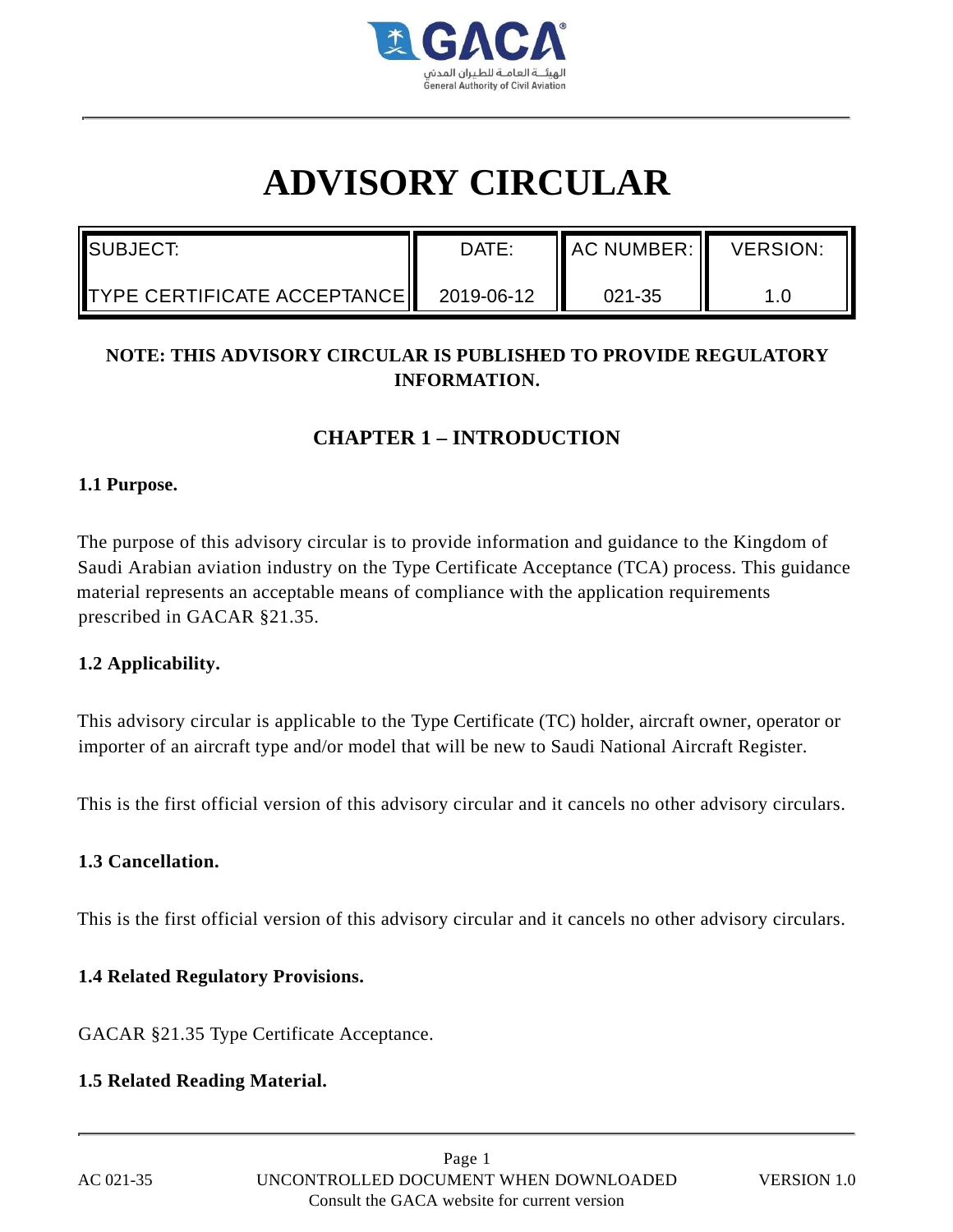

GACA eBook Volume 6. Aircraft & Equipment - Certification

# **1.6 Definitions of Terms Used in this Advisory Circular.**

This Advisory Circular list the terms that are relevant to this topic.

- *Certification Basis* means the applicable airworthiness and environmental standards established by a state as the basis by which the type design of an aeronautical product, or change to that type design is approved or accepted. The certification basis may also include special conditions of airworthiness, findings of equivalent level of safety, and/or exemptions when determined by the State to apply to the type design.
- *Type Certificating Authority* is the authority issuing a type certificate (TC) for the type design of an aircraft that has been type certificated by the State of Design.
- *Certifying National Aviation Authority* is the authority issuing a type certificate (TC) for the type design of an aircraft other than the Type Certificating Authority.
- *Continuing airworthiness* is the set of processes by which an aircraft, engine, propeller or part complies with the applicable airworthiness requirements and remains in a condition for safe operation throughout its operating life.
- *State of Design* is the State having jurisdiction over the organization responsible for the type design.
- *Type certificate* is a document issued by an ICAO Contracting State to define the design of an aircraft type and to certify that this design meets the appropriate airworthiness requirements of that state.

# **1.7 Approval.**

This Advisory Circular has been approved for publication by the Assistant President, Aviation Standards Sector of the General Authority of Civil Aviation.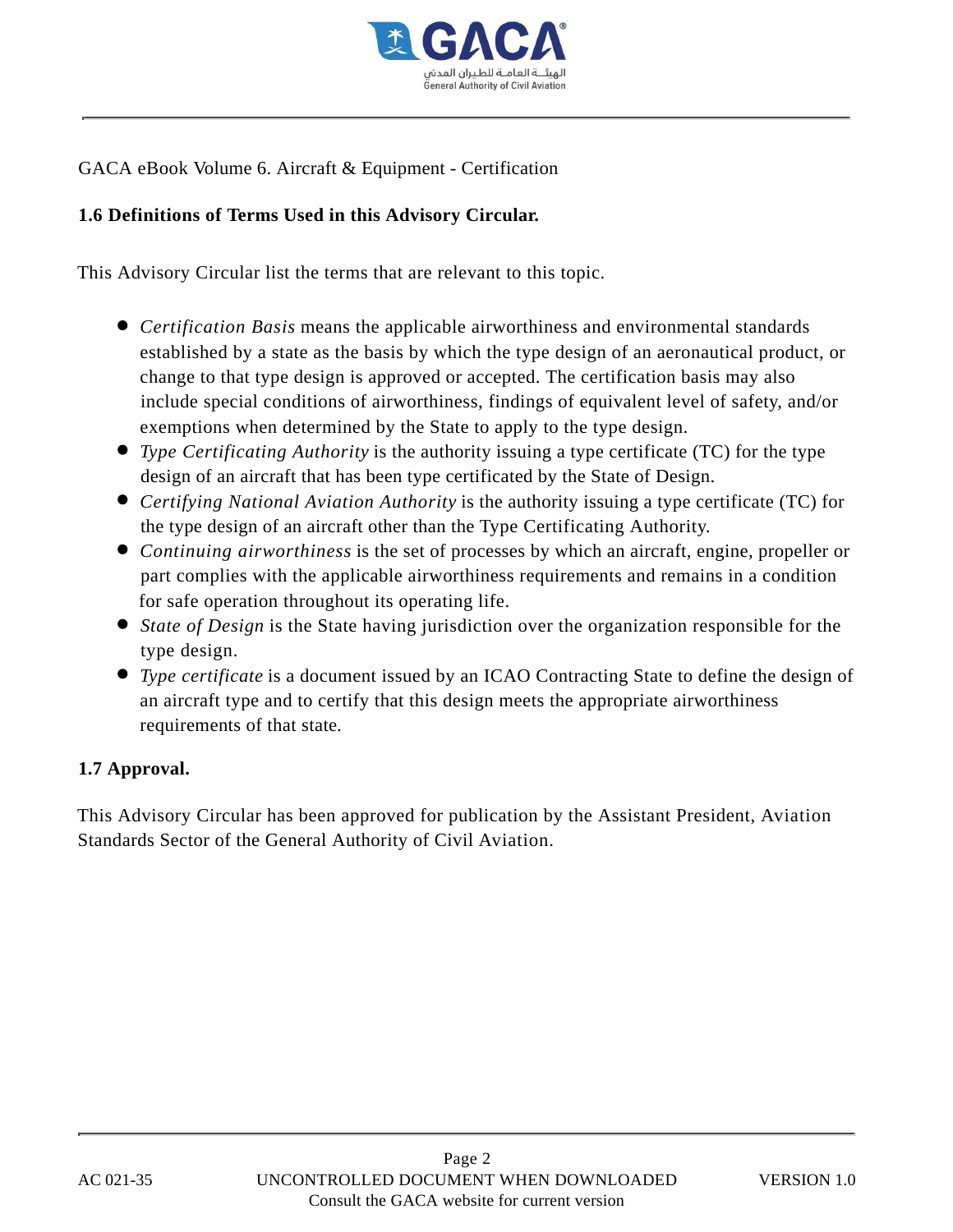

# **CHAPTER 2 – INTRODUCTION**

# **2.1 General**

GACA certificate is issued to signify GACA's acceptance of an aircraft the type and/or model which is first type and model in Kingdom of Saudi Arabia (KSA). Such certificate once issued will enable the owner or the operator to apply to GACA for airworthiness certificate. This process is also defined as acceptance of foreign type certificate and the GACA acceptance is presented in a certificate called Type Certificate Acceptance (TCA).

An applicant will apply to GACA for the type acceptance for an aircraft type and/or model that is either imported in KSA or awaiting importation in KSA or awaiting exportation to KSA from a foreign country. The applicant will ensure that the aircraft is type certificated by a GACA recognized foreign NAA as described at section 2.3 of this AC. Issuance of such GACA TCA will signify acceptance of aircraft type certificate or equivalent document issued by the GACA recognized foreign NAA.

The TCA is solely an acceptance of a foreign TC by GACA. At the time of application for the airworthiness certificate, the owner or operator will need to demonstrate compliance with GACA additional technical conditions, additional airworthiness and operational requirements. Consult GACARs §§ 91, 121, 125, or 135 as applicable.

If an agreement exists for acceptance of aeronautical products, the applicant must adhere to that agreement along with the procedure shown in CHAPTER 3 of this AC.

The GACA TCA is issued in respect of the aircraft type. No individual or entity will hold such certificate. Once such certificate is issued, it will be listed in GACA website.

# **2.2 Foreign Type Certificate (TC) or equivalent documents.**

Type certificate (TC) is a widely used terminology among most aviation authorities of the ICAO contracting states, such as the Federal Aviation Administration (FAA) and the European Aviation Safety Agency (EASA). However, other GACA recognized foreign NAAs might use different terminologies for the equivalent document such as Type Approval Certificate, Certificate of Type Approval, Fiche de Navigabilite etc.

# **2.3 GACA Recognized Foreign National Aviation Authority (NAA)**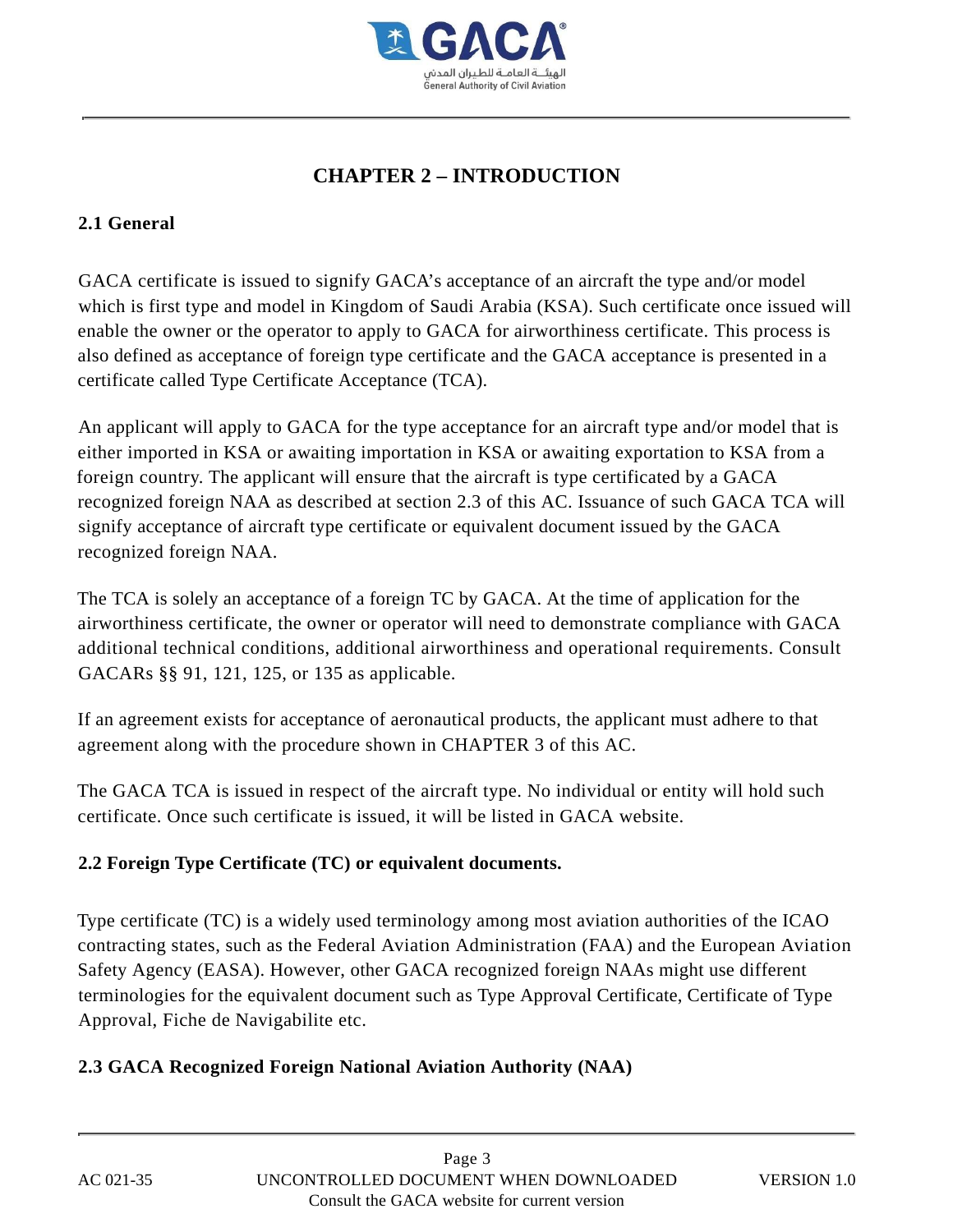

GACAR §21.2 provides definition of GACA recognized foreign National Aviation Authority (NAA). As per the definition, following aviation authorities will be regarded as recognized authorities:

(1) The FAA

(2) EASA

(3) Any other national aviation authority of an ICAO Contracting State that is accepted by GACA under conditions set by the President (however described) where the Contracting State is the state of design.

# **2.4 Limitations to acceptance of foreign TC**

GACA TCA is generally issued against a TC issued by the GACA recognized foreign NAA when the NAA is the type certificating authority. However, in some cases the same aircraft type and model may also be type certificated by another NAA. GACA will consider accepting such TC provided the NAA also meets the definition of GACA recognized foreign NAA. Such NAA is known as Certifying National Aviation Authority; see the definition at section 1.6. The TC issued by the Certifying National Aviation Authority will be regarded as a separate TC. In such situation, a separate GACA TCA application process will be required and a separate GACA TCA will be issued.

GACA TCAs are issued for aircraft only, not for aircraft engines or propellers separately. Engines and propellers are considered to be part of the type design. Therefore, when a TCA is issued, the engine and/or propeller are deemed automatically accepted within the scope of the GACA TCA for the aircraft type and model.

# **2.5 Categories of aircraft for the purpose of airworthiness certificate**

As mentioned at section 2.1, that such GACA type certificate acceptance will enable the owner or the operator to apply to GACA for airworthiness certificate. Hence identifying the category of the aircraft type at the GACA TCA is important. These categories are defined in GACAR §21.33(a) as Transport, Normal, Utility, Acrobatic, Commuter, Manned free balloons, Special Classes and Restricted.

GACA will issue one TCA in reference to one TCDS. Sometimes a TCDS may contain multiple category certification. For example, normal and restricted category. This is acceptable and one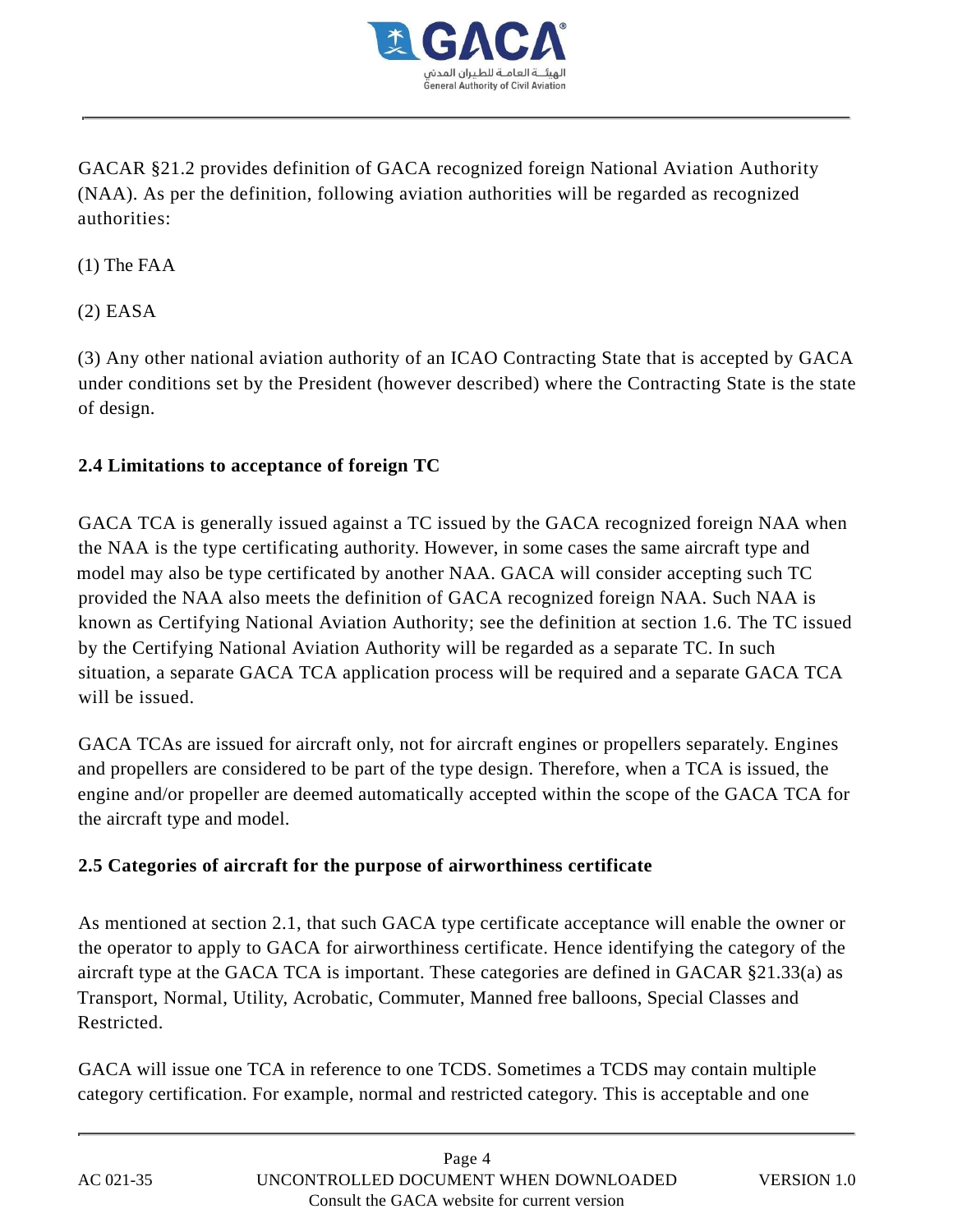

GACA TCA may be issued. On the other hand, if separate TCs have been issued for each category, then separate TCAs will be issued.

In the cases where the category is not specified on the TC, GACA will nominate the category as deemed appropriate.

# **2.6 Certification Basis**

For the purpose of continuing airworthiness of the aircraft including the design changes, the aircraft certification basis shall be maintained in accordance with GACA TCA that is issued based on the TC/TCDS issued by the Type Certificating Authority or the certifying national aviation authority. As such, once the aircraft is registered in KSA based on a GACA TCA, the certification basis shown in the original TC/TCDS as referred to in GACA TCA will remain applicable while the specific aircraft serial number is registered in KSA.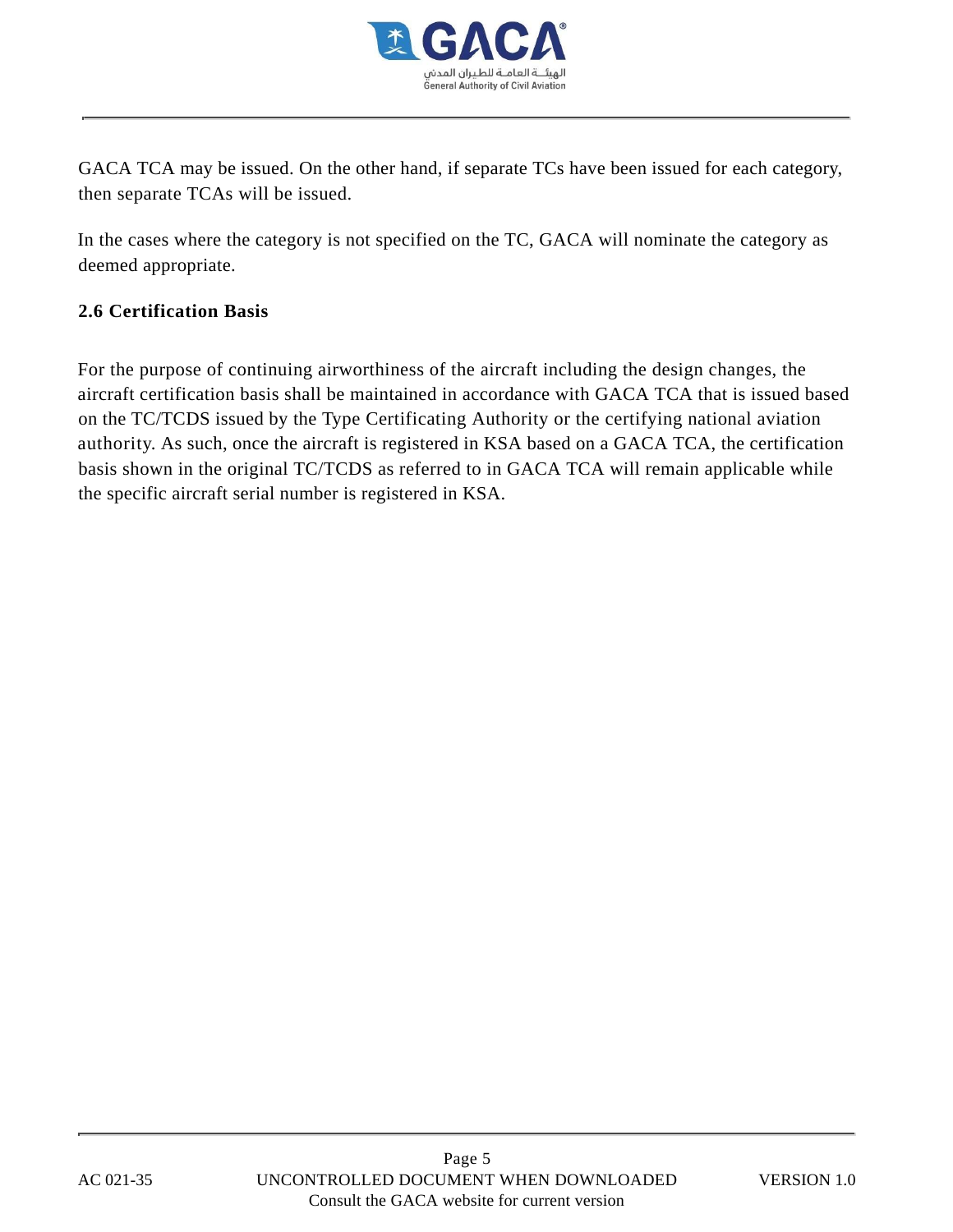

# **CHAPTER 3 – GACA TYPE CERTIFICATE ACCEPTANCE PROCEDURE**

# **3.1 General**

Any person may apply for GACA Type Certificate Acceptance (TCA) if he/she meets the GACA eligibility requirements shown in GACAR §21.33. Such person may be owner, operator, importer, foreign exporter, holder of TC or a business entity.

The applicant must verify the following items before submitting an official application:

(1) The aircraft type and/or model is first type and model to KSA, has been type certificated by one of the GACA recognized foreign NAAs. This applies to type certificate issued by the Type Certificating Authority or by a certifying authority, and

(2) No prior GACA certificate by the way of type acceptance has been issued.

The application for GACA TCA may be subjected to a sequencing process due to work load which may impact the initiation of the acceptance project. In addition, the applicant shall support a familiarization meeting as required.

Section 3.2 describes a generic three phase certification process for a GACA TCA project. The sequencing of these phases and their associated steps and activities as described in this AC is representative of the ideal sequence of events but it is understood that many of these steps and activities will overlap or may follow a different chronological order.

Section 3.3 describes the need for up-issuing a current TCA when a new model aircraft of same type is to be introduced for operation in Saudi Arabia.

The TC issued by certifying national aviation authority will be regarded as a separate TC and therefore a separate GACA TCA will be issued. The applicant will require to follow the whole process as described in this document for such situation.

# **3.2 Three Phase Type Certificate Acceptance Process**

# 3.2.1 **Phase 1 – Project Initiation**

The applicant must apply for a process called "Application for Type Certificate Acceptance" using the GACA Portal and/or GACA Form 2135-1. In addition, the applicant must submit the following documents: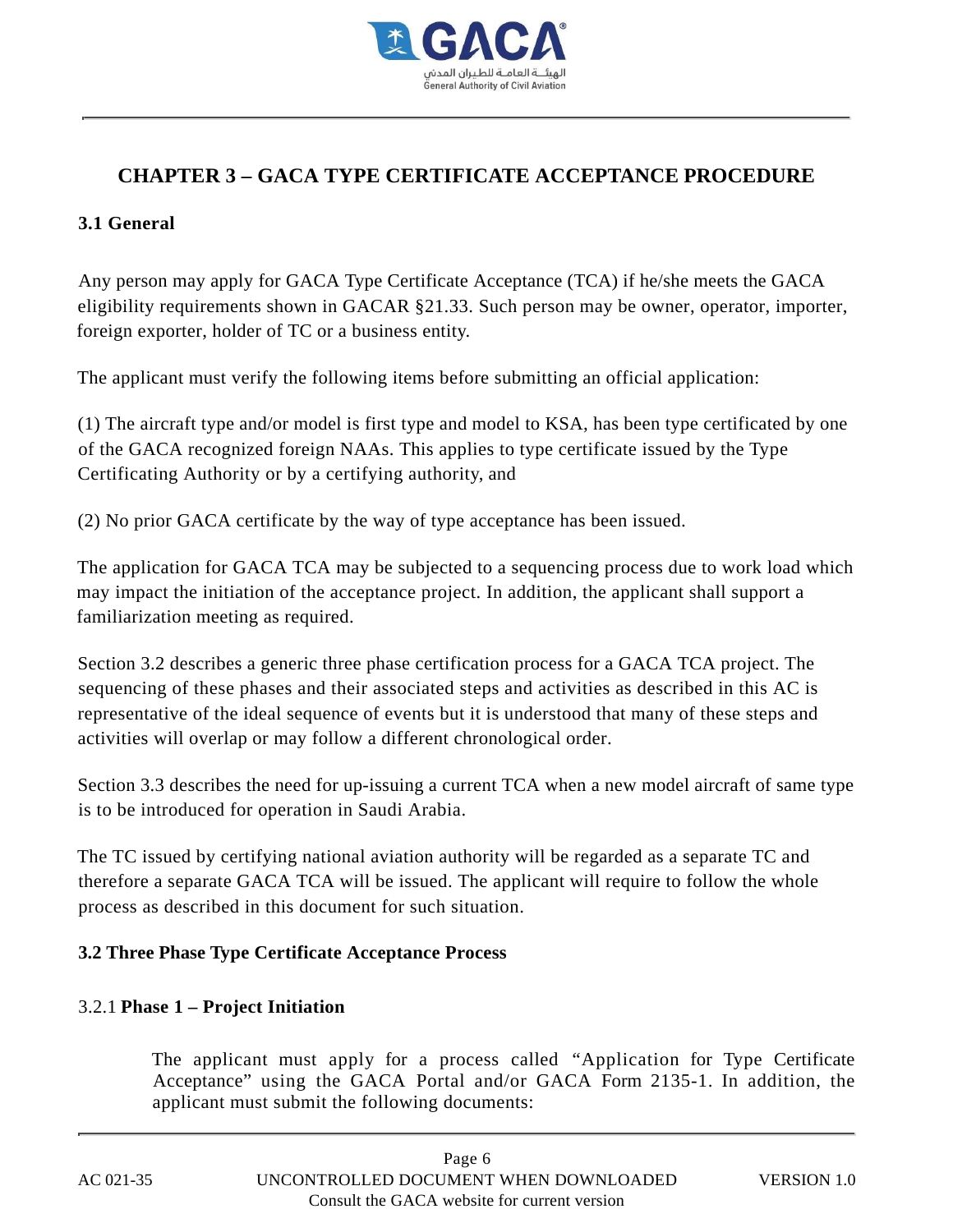

- (1) Copy of TC/TCDS or equivalent document issued by GACA recognized foreign NAA
- (2) One full set of the required operating and maintenance data for the aircraft and its associated engines and propellers
- (3) An undertaking from the holder of the TC to provide GACA with continuing airworthiness data. Such undertaking may be offered by the manufacturer to the owner/operator in a letter or by any other means
- (4) For aircraft type certificate by a GACA recognized foreign NAA other than the FAA and the EASA, a set of manuals in accordance with GACAR §§21.7 and 21.9.

In accordance with GACAR §21.35, the applicant shall indicate the type and model of the aircraft. The applicant shall also mention the category of the aircraft for which he/she intended to apply for the airworthiness certificate. The applicant will ensure that the type, model and the category of the aircraft match the original foreign TC or the equivalent document. In cases where the category is not specified on the TC, GACA will nominate the category at the TCA as deemed appropriate.

# 3.2.2 **Phase 2 – GACA Review and Compliance Verification**

GACA will review TCA application and validate the information for completeness of the application package. If the application package is satisfactory, GACA may seek a project coordination meeting with the applicant, the GACA recognized NAA and/or TC Holder prior to issuing GACA TCA. The purpose of the project initiation meeting is to:

- (1) Ensure the applicant's understanding of the GACA TCA process.
- (2) Discuss the details of the type certification data (including but not limited to certification basis, also novel or unique design features, exemptions, special conditions etc.).

# 3.2.3 **Phase 3 – GACA Certificate Issuance**

Once GACA is satisfied that compliance has been shown against all the applicable requirements GACA will issue a TCA.

When the GACA TCA has been issued, the applicant will be notified and he/she will receive a copy of the certificate. The TCA will be published in GACA website in due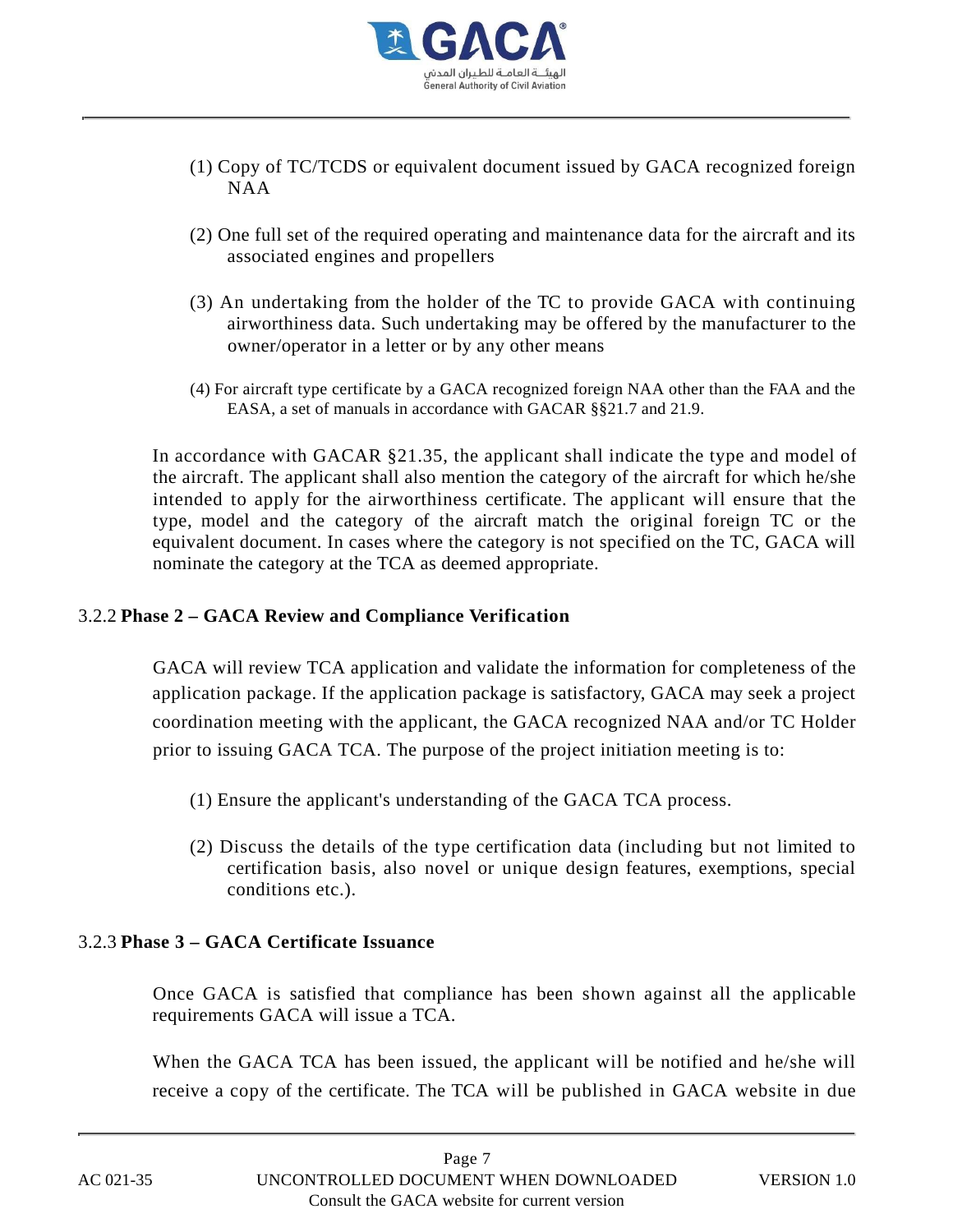

time.

# **3.3 Applying to add new model(s) to an existing TCA**

When a GACA TCA is issued for an aircraft type and model(s), all the models listed in the foreign NAA's TC at the time of processing the initial application will be included in the TCA. If the applicant at a later time intends to apply for another model or models that is/are not listed at the TCA, the applicant may do so by following the same process as for the initial issuance of the GACA TCA. The applicant in this case will only supply the data that is peculiar to the model in question. GACA will review the foreign NAA's TC to ascertain its latest issue status. and if required, GACA will amend and up-issue the TCA.